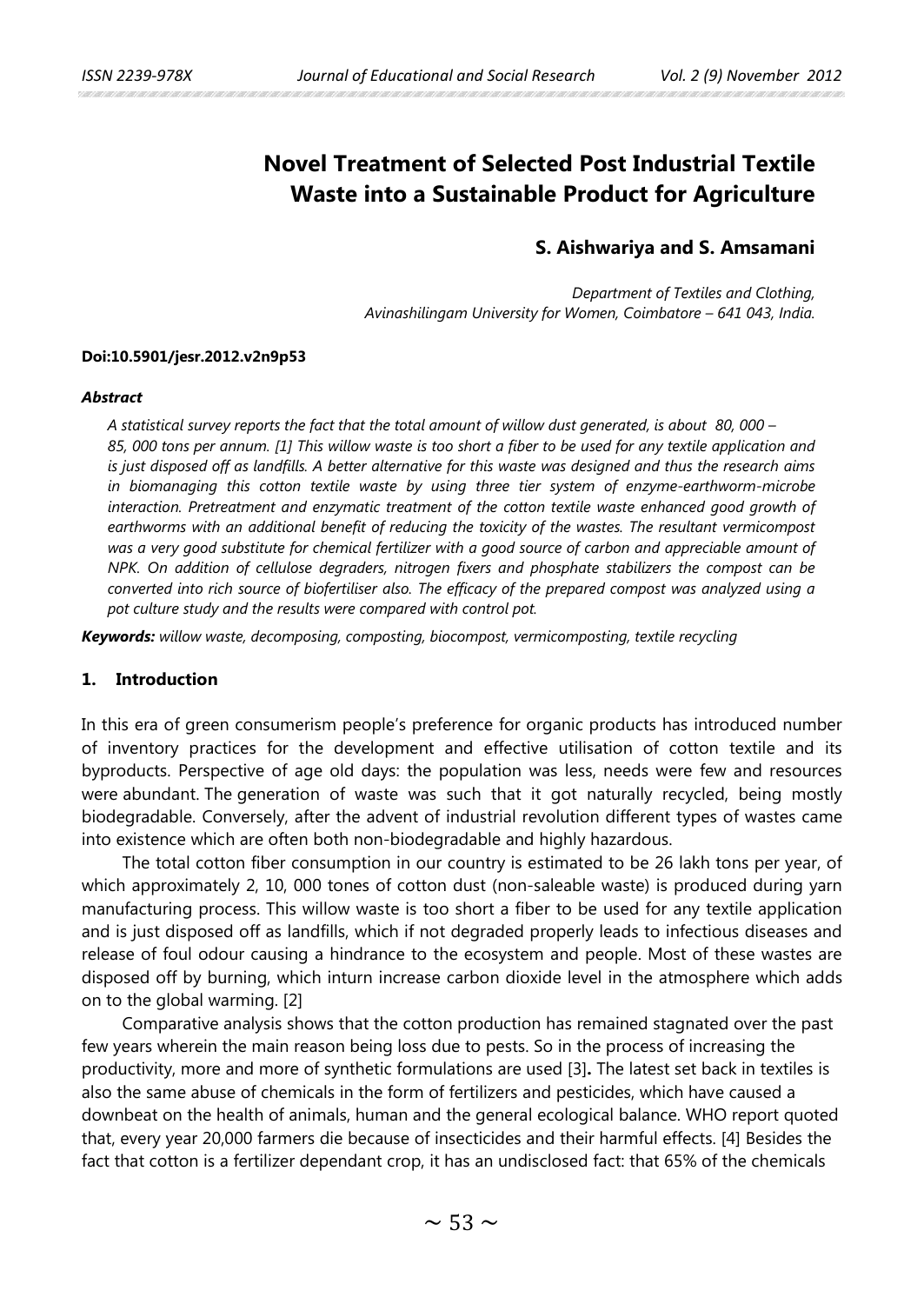used during cultivation enter into both directly and indirectly into our food chain, which is extremely agonizing.

Natural fertilisers, compost and soil amendment have enabled organic cotton to a viable enterprise comment [5]. Therefore the waste was recycled into a biocompost by the use of vermicomposting and enzyme technology which can be a very convincing effort to reduce and recycle waste. Vermicomposting, in its broadest sense is waste minimization. In addition to creating home for millions of microorganisms it plays a vital role in reducing the toxicity of the wastes. Undoubtedly, the manure castings excreted by worms, is an effective biofertiliser, which has a high content of readily available minerals for plant growth, which can be an enormous relief to the above discussed hitch.

Cultivation of organic methods has helped farmers to improve sustainable productivity. Thus a research was designed to make the selected textile waste into an eco-friendly product that can be gifted from the industry that pollutes the maximum (textiles), to the industry most pioneering and essential to mankind that is, agriculture, which might reduce the curse on the former industry. Unlike recycling textile waste into a textile product again, the composting and vermicomposting will open up newer vistas in textile recycling technology. This is a new beginning which will throw smiles on our poor hard toiled farmer, by reducing the dependence, on costly and hazardous chemicals and pesticides.

#### **2. Materials and Methods**

### **2.1. Selection of Waste**

Many types of waste like willow fly, raising fly, flat strip, dirty oily cotton, comber noil are produced during the processing of textiles. These are lifted by traders and get Rs 7/-to Rs 32/ per kg depending on the quality of waste. **[**2**]** But certain other types of waste like the willow waste/micro dust find no end use and are just disposed in the landfill. Due to lack of landfill sites and its related problems, we need to reduce our landfill waste drastically [6]. Reports say that the solid waste of industries should be biocomposted before applying to soil in order to achieve biological transformation of organic matter to avoid potential risks of pathogens [1]. The waste from the ginning factories are rich in minerals, tricarboxyalic acids, proteins and thus good quality compost can be prepared from it [7]. Considering these facts willow waste was selected for the study.

#### **2.2. Collection, Pre-treatment and Processing of Waste**

The investigator visited nearby OESM (Open End spinning mills) and collected the willow waste in clean bags. The collected waste was loosened and checked for any metal particles and later transferred into a wide plastic bin.

Natural cellulosic fibers are known to be biodegradable, ecofriendly and don't harm the natural ecological balance of the environment [8]. A very note worthy program, to reduce the amount of waste as landfill was done by a company named Sampson (Sampson County, 55 Agriculture Pl, Clinton, NC 28328) which implemented vermicomposting program that transforms high grade compost, from food, paper and cotton fiber waste [9]. Considering these facts, the willow waste was subjected to vermicomposting program.

The result of case studies suggests that cellulase can be used in the treatment of wastes from cotton industry. The three tier system of enzyme-earthworm-microbe interaction with a pretreatment and enzymatic treatment of waste material proves to enhance good growth of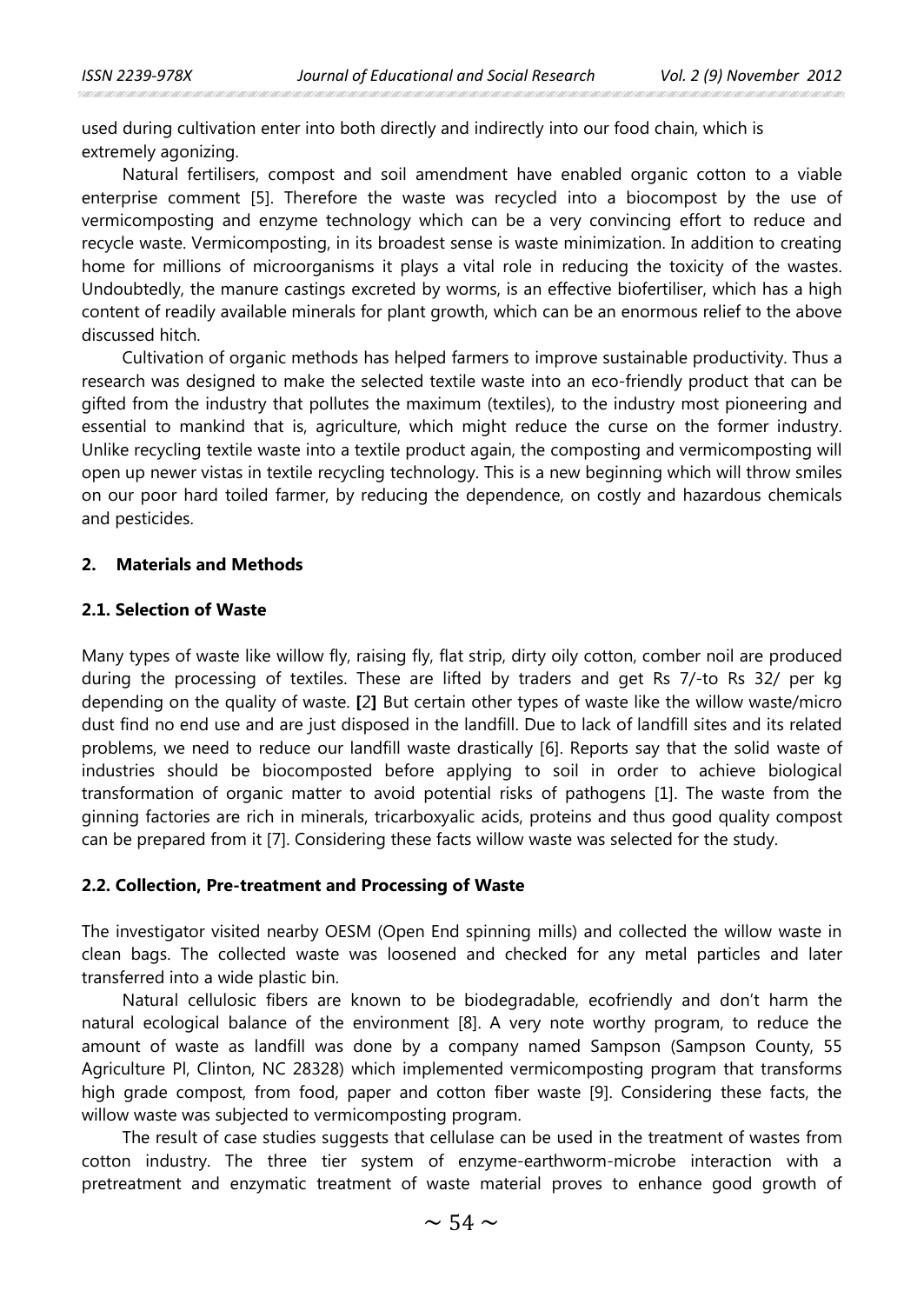earthworms. The resultant product with addition of cellulose degraders, nitrogen fixers and phosphate stabilizers can be converted into rich source of biofertilisers [10]. Taking this into consideration, the investigator subjected the collected waste to enzymatic treatment.

# **2.3. Treatment with selected enzymes**

# **2.3.1. Selection of Enzymes:**

Cotton fibers are basically made up of flexible cellulose [11] and the biodegradation of which can be facilitated by enzyme known as "cellulase" that can be produced by microorganisms like bacteria or fungi. Generally cellulosic material is biodegradable with species like *trichoderma viride, aspergillus sp.* and the *cochlea helix pomatia* as they have the ability to decompose cotton fiber. [Source: National Cotton Council and Cotton Inc. (United States) [13][14] Hence the researcher selected the enzymes cellulase and amylase for the study. The enzymes were extracted from the sources namely *trichoderma species* and *Aspergillus niger* respectively in the Bio-textile laboratory, Avinashilingam university for women, Coimbatore.

# **2.3.2. Selection of Source for Enzyme Extraction:**

Cellulase can be obtained from cellulose substrate. [15] The dung of chewing animals is rich in cellulose enzymes. Apart from the fact that it is eco-friendly, naturally available and low cost enzyme**.** Also cellulase originating from trichoderma sp. fungus can also degrade cotton cellulose efficiently [16]. Amylase can be obtained from bacillus source [17] can act on cellulose and decreases its strength [10**]** 

Taking into consideration these facts cow dung was selected as the source for extraction of enzymes.

# **2.3.3. Isolation and Screening of Selected Enzymes**

Fungi was isolated from the cow dung by using serial dilution technique, sample suspension was prepared by mixing one gram of cow dung in 4ml of sterile distilled water and serially diluted up to  $10^{-7}$  dilution, Aliquots from  $10^{-4}$  dilution for fungi was used. Rose Bengal gram agar applying eight petri dishes were taken and sterilized in hot air oven at  $110^{\circ}$  C for 10 mins. In this 0.1 ml of sample suspension was pour plated. Two hundred of Rose Bengal gram agar solution was taken in a conical flask and sterilized in the autoclave for 30 mins after 30 mins. The conical flask was taken out and 25ml of agar solution was poured to each sterilized petri plates. These plates were incubated at room temperature 25 to 2 degree° C for seven days. After incubation the fungal colonies were identified visually

After incubation the colonies were identified visually and selected enzymes were extracted. Since the enzymes were used only for decomposing they were used in their crude form of nature. The extracted enzymes were stored in the fridge to be added alone with decomposing source.

# **2.4. Decomposing of wastes**

Decomposition refers to reduction of living organism into simpler forms of matter [18] in which various environmental factors like moisture, temperature, presence or absence of oxygen play a prominent role. [19]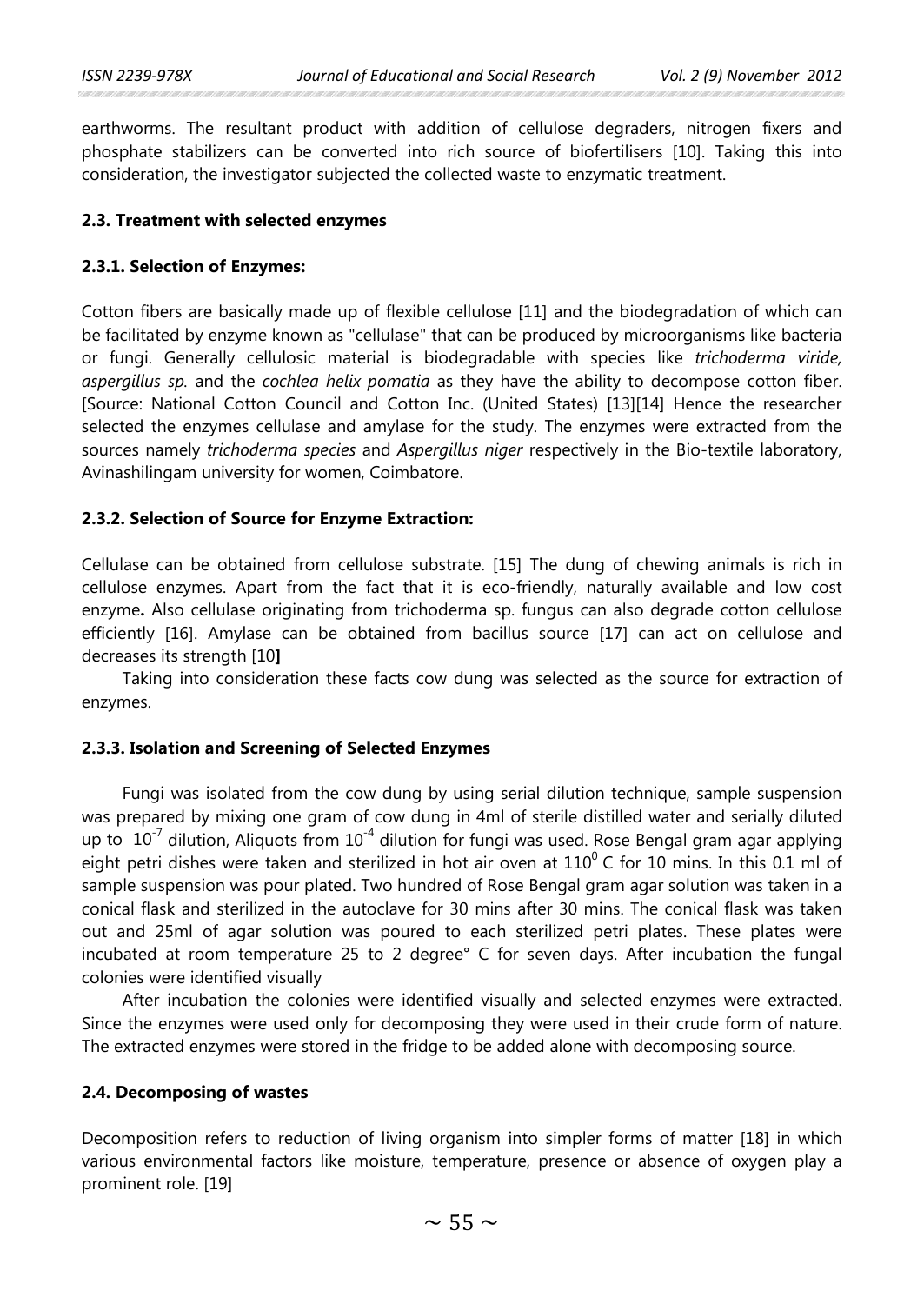# **2.4.1. Selection of Decomposing Source**

Cow dung is the digested residue of herbivorous matter which is acted upon by symbiotic bacteria residing within the animal's rumen. [20] Case studies reveal the potentiality of cow dung in the decomposition of disposable diapers and sewage sludge [21][22]**.** Also, fly ash waste mixed with cow dung and vermicomposted using Eudrilus eugeniae for 60 days, in different combinations showed that, 1:3 of fly waste and cow dung was found to be the best [23] On viewing the above detail, cow dung was selected as decomposing source to act with the collected waste.

# **2.4.2. Collection and Mixing of Cow dung**

The investigator visited the nearby cattle farm early in the morning and collected cow dung and mixed with equal proportion of willow waste. Fifteen ml of the extracted cellulase and amylase enzymes were added to the mixture to ensure a composition for earthworm feeding. The process was repeated twice for a period of ten days and the material was overturned. The material was sprinkled with water and overturned every day. (Plate 1)

# **2.4.3. Preparation and addition of EM Solution**

Effective microorganisms (EM technology) is a scientific method of improving soil quality and plant growth using a mixture of microorganisms consisting mainly of lactic acid bacteria, purple bacteria and yeasts which co-exist for the benefit of whichever environment they are introduced. The application of effective microorganism in waste management is remarkable and was prepared in the following procedure.

Powdered jaggery (75 gms) was dissolved in warm water and poured in a glass bottle of one liter capacity having a glass cap to cover airtight. The stock solution required for the preparation of EM was collected from the Department of Extension Education, Avinashilingam University for Women, Coimbatore. The stock solution was poured into the bottle. The remaining portion was filled with warm water. The bottle was kept away from direct sunlight (dark place) for a period of seven to ten days. The pressure built up was released by unscrewing the cap of the container once a day.

After a week, the solution colour changed from brown to light orange and also white mould on the top accompanied with a sweet sour smell. The solution was then ready to be used in the study [Catalogue National Environment Awareness Campaign (NEAC)]

Many factors determine the rate of decomposing of cotton. There are samples of cotton that remain for more than 10,000 years, but however under favorable conditions, cotton can decompose within a period of two weeks [24]. Considering this, the investigator thoroughly mixed the cotton waste with 15ml of the prepared Effective Microorganism solution.

# **2.5. Actual Decomposing**

The collected willow waste was mixed with of cow dung, fifteen ml of cellulose, amylase and effective microorganism solution were all added. (Plate 1) Water was sprinkled once in two days and the mixture was turned thoroughly to maintain the pH and moisture. After 20 days the waste was found to have completely decomposed after which the earthworms were introduced. Care was taken to maintain the pH and moisture. When the mixture turned into light brown, with good smell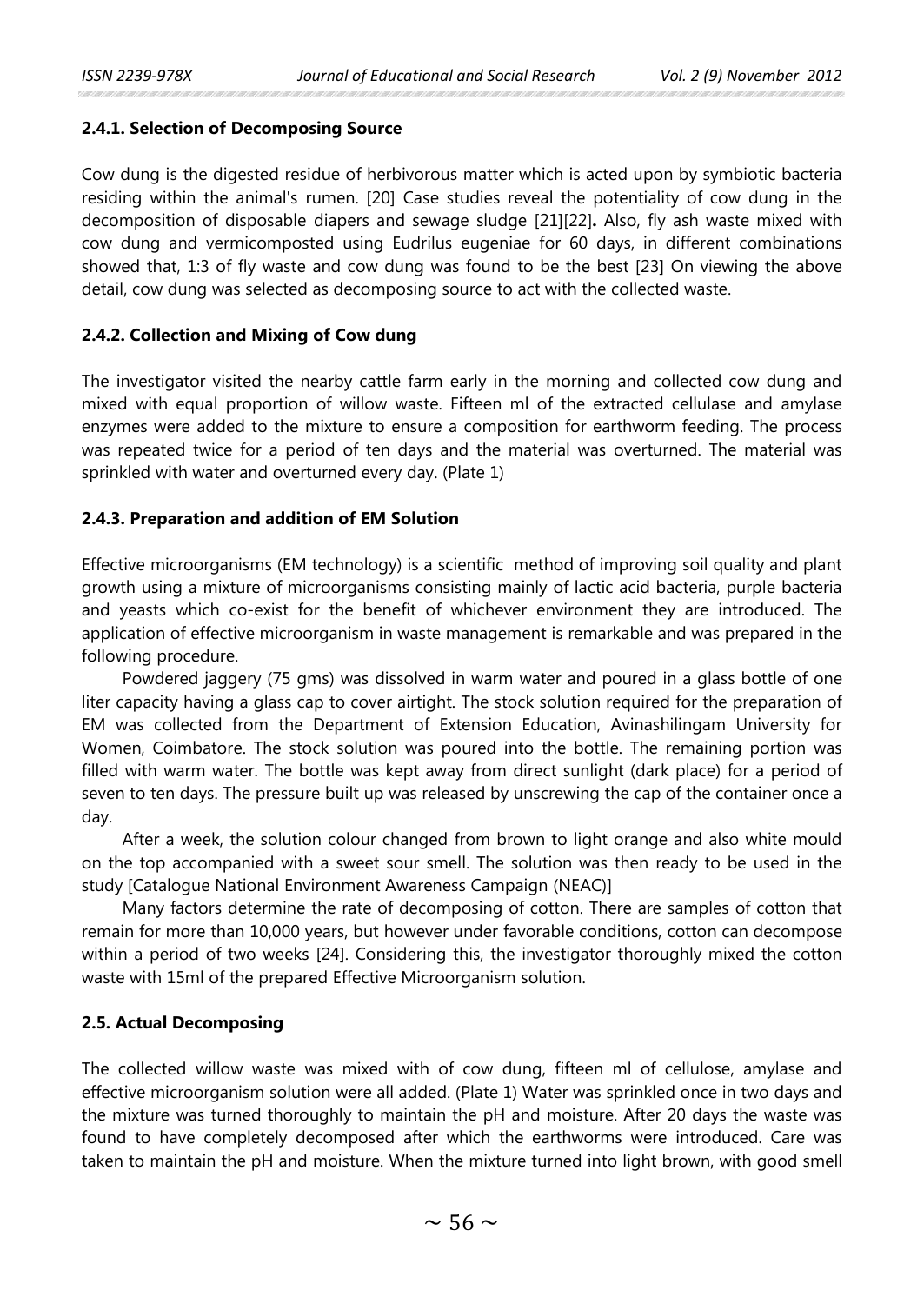the willow waste vermicompost was ready. This waste was taken dried in shade and stored for pot culture study.

#### *Plate 1*

*Collection and processing of willow waste*



Collection of willow waste

Mixing of willow waste with cow dung slurry

Addition of Effective microorganisms

Mixing of wastes for decomposing

Periodic turning and watering of willow waste

Introduction of worms

### **2.6. Vermicomposting**

A major portion of solid waste (more than 60%) is decomposable which can be used for vermicomposting [25]. The potential of earthworms have been proved in decomposing waste. Where the breakdown of organic waste can be made as profit, producing useful material and also reduce pollution [26**]**

# **2.6.1. Selection and Introduction of Species**

More than 3000 species of earthworms are found in nature among them only 5-6 are used in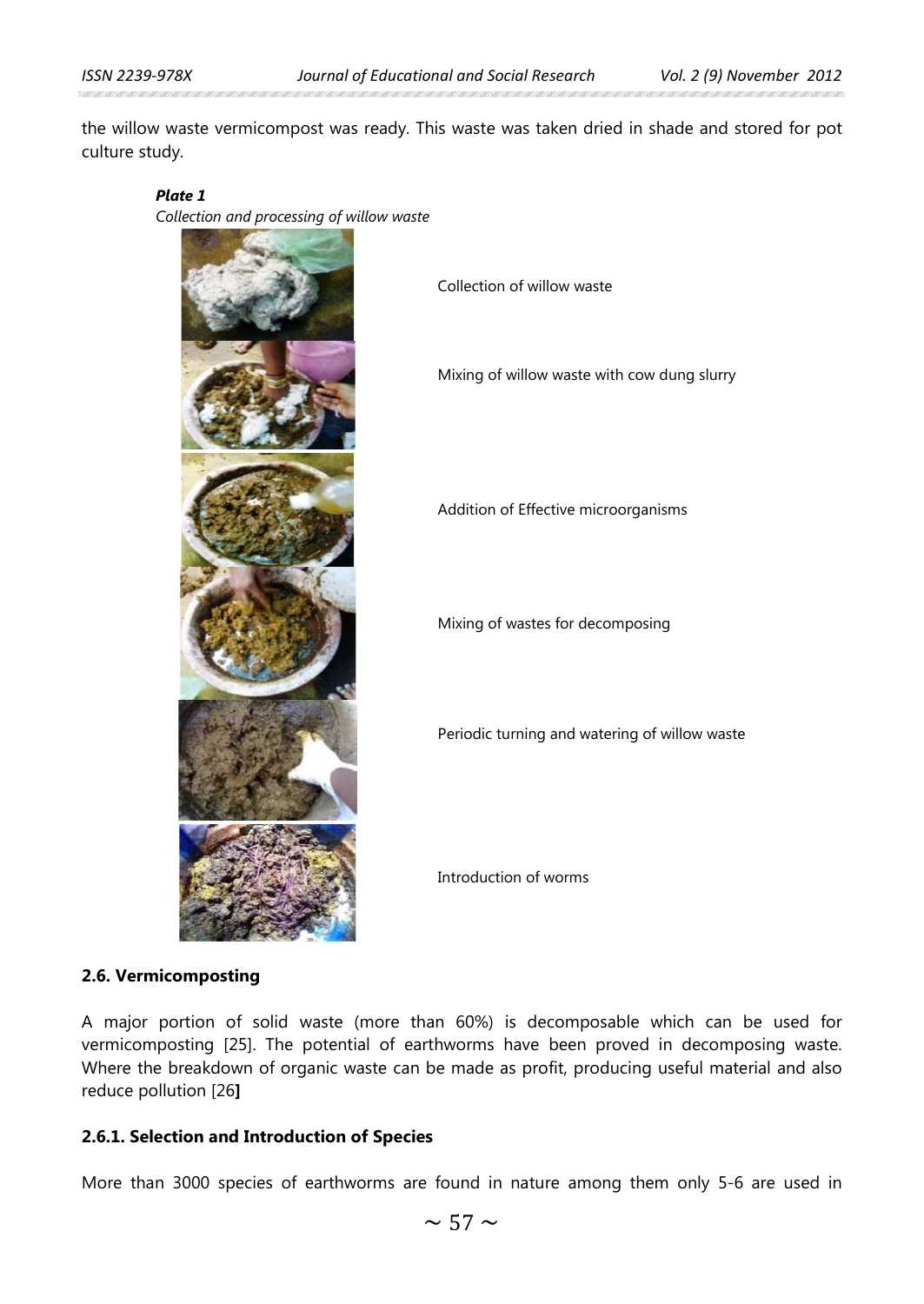agriculture [27]. Globally, *Eudrillus eugeniae* is popular for vermicomposting in subtropical and tropical countries [28] and thus the investigator selected the African earthworms, namely *Eudrillus eugeniae* (sp.), which is of engenous type and surface feeders in nature. One kilogram of earthworms Rs 250/- consisting of around 1000 worms were purchased from H5 Organics, Thudiyalur, Coimbatore. Small scale vermicomposting can be managed in plastic buckets, wooden or earthworm pots, cement tanks and metal brins having holes for proper variation. Considering the suggestion the waste decomposing was done in a plastic bucket.

# **2.6.2. Collection and storage of Prepared Biocompost**

The earthworms perforated and loosened the willow waste compost resulting in an infinite numbers of lumps of worm casts. (Plate 2) Composting process can be marked as complete by the earthworms when the waste mixture turns into light brown or dark brown [29]. This change was seen in the bedding at the end of 14days. The composted waste was separated and collected in a wooden bin. (Plate 2) The vermibed is taken care of to maintain the pH, temperature and moisture. So it is periodically sprinkled with water. The finished compost was kept away from direct heat and sunlight as recommended [30]

*Plate 2 Collection and storage of vermicompost*



Checking of the vermicompost (Loose brown particles with good smell)

Periodical Collection of vermicompost (Top layer)

Storage of vermicompost

Sieving of vermicompost



Ready for use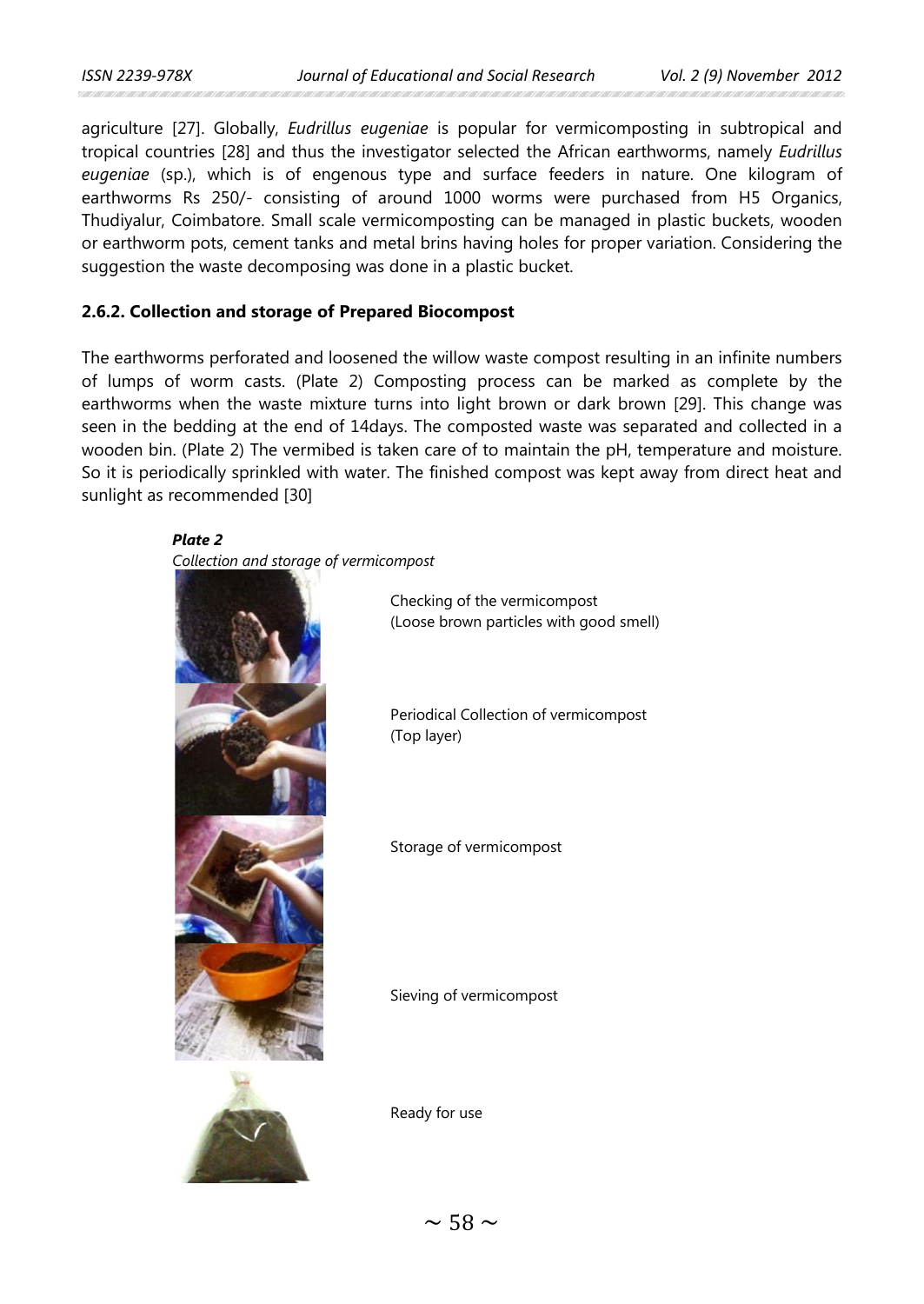# **2.7. Analyzing the efficacy of the prepared vermicompost**

In order to study the effectiveness of the prepared vermicompost pot culture study was selected.

# **2.7.1. Pot Culture Study**

Pot culture experiments can be conducted to ascertain the enrichment in soil quality, growth response of selected plant species. Pot culture is the simplest form of hydroponics (growing plant with nutrients and not soil). It involves use of an inert medium such as greenmix in a plastic pot in place of soil**.**[31]

#### **Plate 3** *Pot Culture Study*



Cotton Seeds Marigold Seeds Soaked Green Gram Lady's Finger Seeds





Mixing Of Soils Filling Of Pots Sowing of Seeds









Labeling of pots Mixing of red soil and river sand



**2.7.2. Selection of Plants**

The major problem in growing cotton is use of chemical fertilisers and pesticides. In order to solve this problem the investigator wanted to evaluate the efficacy of prepared vermicompost to grow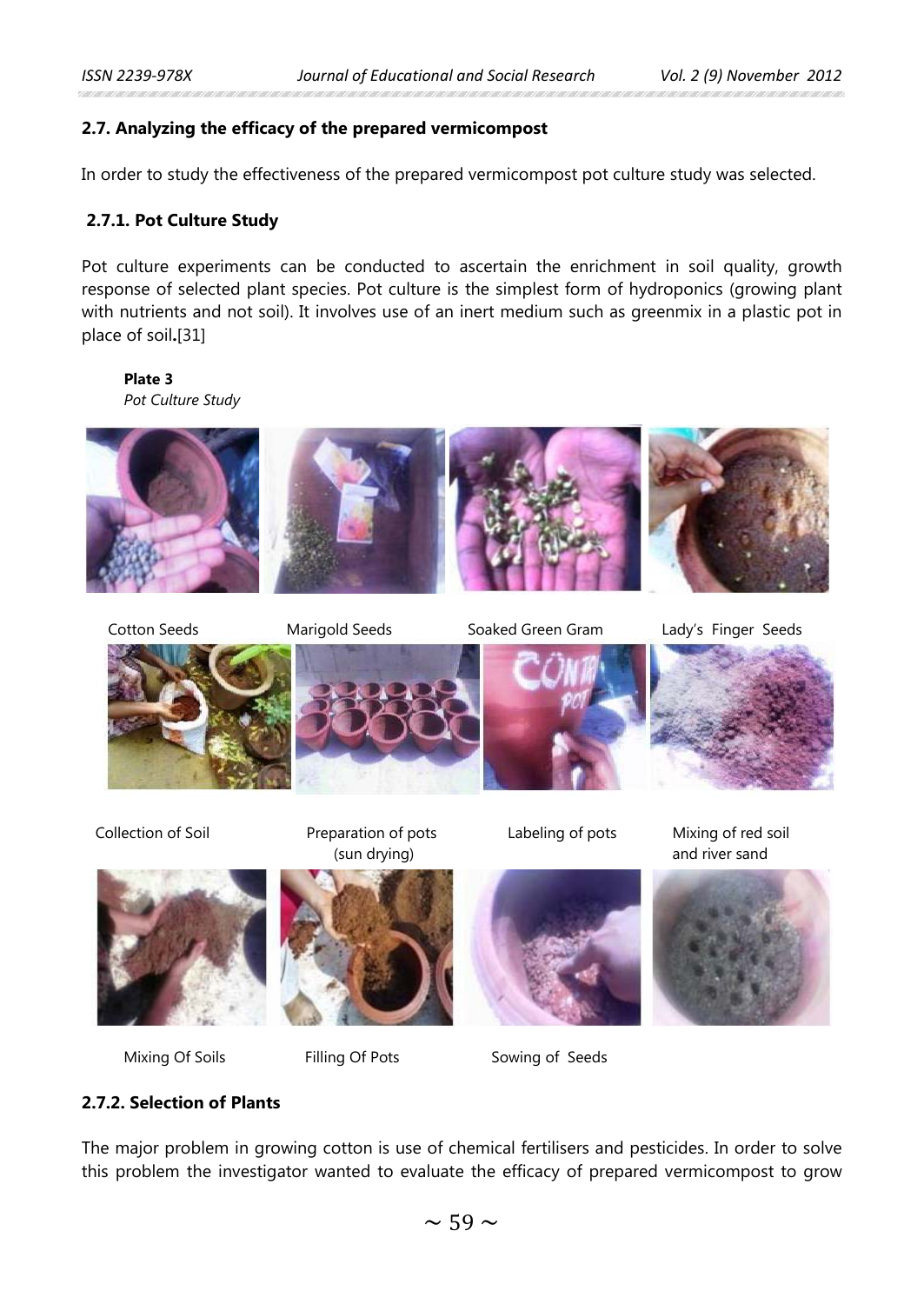cotton plant. Marigold, lady's finger and green gram dhal are commonly used for pot culture study because of their short life span and ability to grow and flower quickly. Hence four plants namely cotton, marigold, lady's finger plant and green gram dhal were selected for study. (Plate 3)

# **2.7.3. Selection and Purchase of Seeds**

The cotton seed was selected based on lifespan and fiber qualities as the duration of the study was short. In MCU 13 variety, the fiber had many superior qualities. The staple length was 30.3mm, fiber strength was 23.0 g/Tex, fineness 4.2 and spinability as 35% producing 50s count fabrics. [32]. The fiber is very common in southern regions of Tamil Nadu with a lifespan of 150 days. Hence, MCU 13 variety was selected and purchased from the Central Institute for Research on Cotton Technology, Coimbatore. The seeds for the other three plants were purchased from Tamil Nadu Agriculture University, Coimbatore.

# **2.7.4. Purchase and Preparation of Pots**

The investigator purchased a total of eight medium sized earthen pots of dimension  $10'' \times 8''$  to grow and compare the plants. Four pots for the control sample and four pots to grow plants using the willow waste vermicompost. The purchased pots were cleaned with an emery paper and washed in a large tank of cold water.

The pots were immersed in the tank for 24 hours and later dried in sun. The pots were labeled in white enamel paint as per the nomenclature followed in the study. (Plate 3)

# **2.7.5. Preparation of Soil**

The ideal garden soil should be deep, loose, fertile, well-drained with plenty of organic matter and also free of weeds and diseases. The usage of red soil is highly recommended since it dries slowly after a rain and the spaces between the soil particles are small and thus water moves through them slowly. Sandy soil, on the other hand, has many spaces and dry out quickly.

Red and sandy soils were thus mixed and used to substitute for a rich loam by adding organic matter. (Plate 3) Increasing the organic matter content of a red soil improves the internal drainage. Adding organic matter to a sandy soil increases its water-holding capacity and thus improves its fertility. [33] Based upon the studies the ratio of soil was mixed in the following proportion:

| Control pot                          | Red soil: river sand soil               | $1.1\,$ |
|--------------------------------------|-----------------------------------------|---------|
| Pot with willow waste vermin compost | Red soil: river sand soil: vermicompost | 1:1:3   |

# **2.7.6. Growing of Plants**

The prepared soil was filled and the seeds were sown. Care was taken to maintain the growth of the plants by proper watering and maintenance. The growth of the plants was recorded every day and factors like germination, growth, root length, flowering ratio and vegetable growth were regularly recorded. (Plate 4)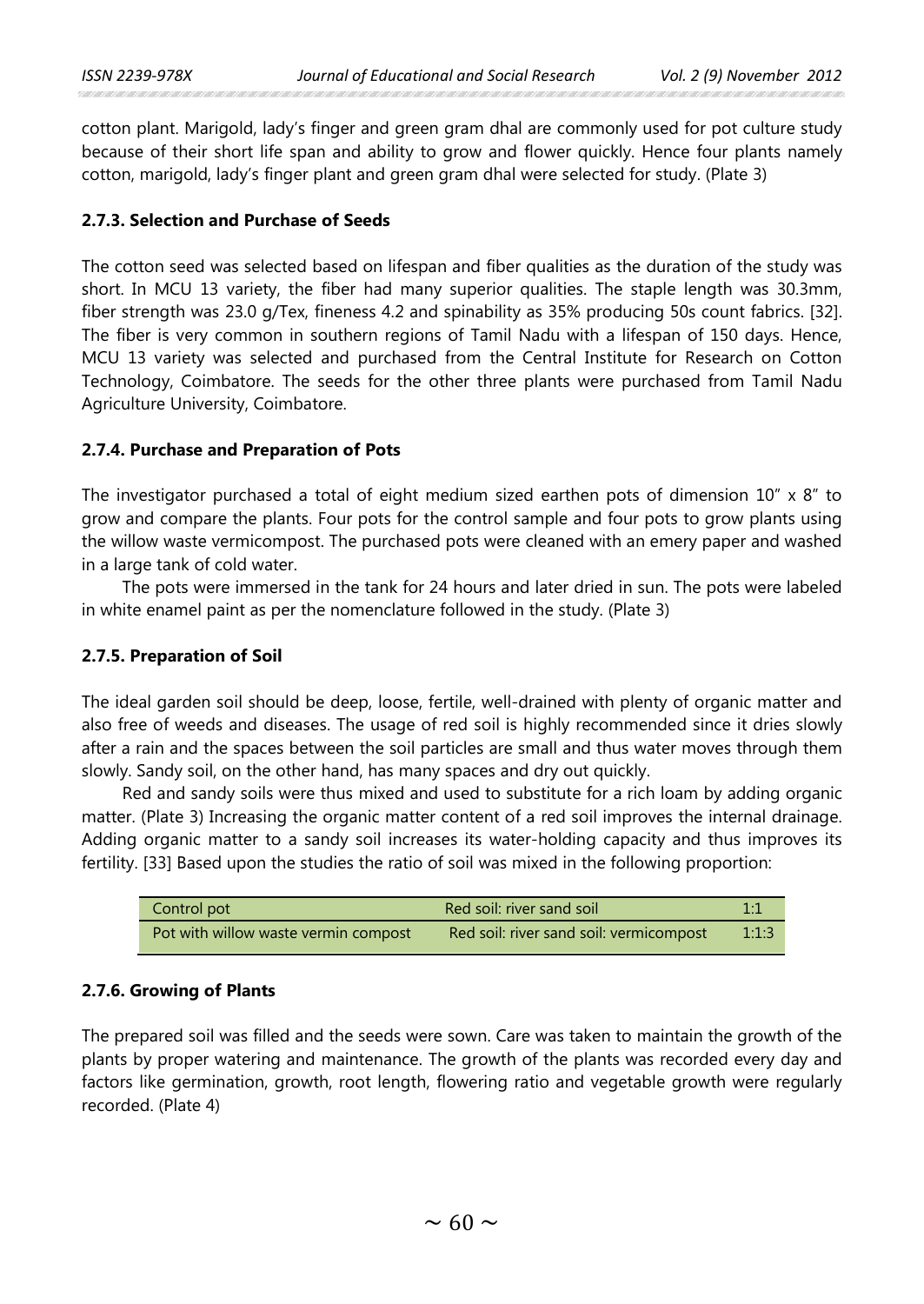

*Plate 4*

*Periodic supplementation, watering and checking the shoot length*

# **2.8. Evaluation**

Wikipedia defines evaluation as the systematic determination of merit, worth, and significance. It is used to characterize and appraise subjects of interest. Hence the prepared vermicompost evolved from the willow waste were tested.

#### **2.8.1. Evaluating the prepared vermicompost**

The presence of macro and micronutrients greatly affects the efficiency. The level of pH helps in maintaining the salinity and alkalinity of the soil. The Electrical conductivity is important in improving plant nutrient absorption and organic carbon for improving the soil texture [34]. About 78.6 % of nitrogen is found in atmosphere, soil microorganism's plays a great role in fixing this atmospheric nitrogen into the soil. This fixation is done by nitrogen fixing bacteria. This is found in the intestine of cow and its products of cow like the cow dung, etc. [35] Since the research includes cow dung, the nitrogen content of the willow waste vermicompost was evaluated.

The organic carbon content and fertility status of NPK is higher in vermicompost. [36] The worm casts ingested soil often have high content of soil organic carbon and nutrient than surroundings soil [37] also nitrogen is found in urine of the earthworms gets mixed with the soil and hence found in casts also. The nitrogen in earthworms casts is completely assimilated by plants thus provides significant source and available nutrient for plant growth [38]. The worm casts were rich in water soluble phosphorous [39] and inorganic nitrogen and phosphates.

Therefore, factors like pH, electrical conductivity, nitrogen, phosphorous, potassium, organic carbon, copper, zinc, iron and manganese were evaluated for the prepared vermicompost.

#### **2.8.2. Evaluation of growth**

The plants grown using the vermicompost made from willow waste had very good growth rate compared to the control pot. (Plate 5) The harvested plants were washed in running water and individual plants were recorded for the growth and development. The parameters like width (W)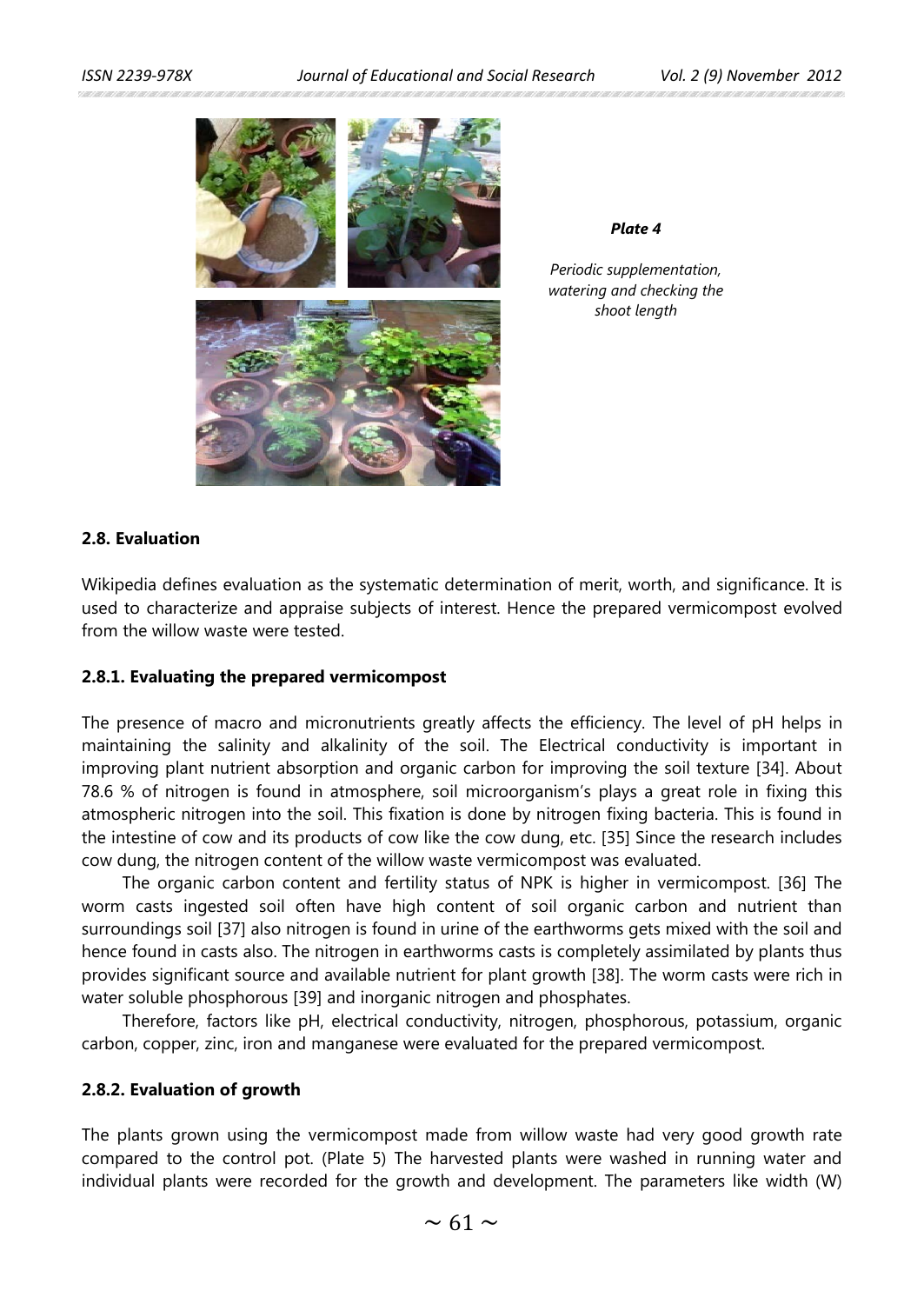and length (L) of all leaves of the cotton plants were measured using a simple ruler. In addition plant height, root and shoot length were measured [40] and recorded for all the three types of plants.



#### *Plate 5 Growth of plants at the end of the study*

# **2.8.2.1. Evaluation of Germination Index and Height**

A seed starts to grow from the time it begins to germinate. When the seed starts to germinate the main root comes first and then the skin starts to split and later leaves appear [41] For high productivity, the adequate stand of crop plants largely depend on seed germinability and seeding vigor under a wider range of climatic conditions [42] This process requires a large amount of energy, [43] therefore the investigator noted the days when germination started in order to see if the plants were healthy. The height of the plants was noted for a period of 60 days.

#### *Plate 6*

*Evaluation of the growth index of plants* Evaluating the growth index of plants grown using willow waste vermicompost



# **2.8.2.2. Root and Shoot Length of Plants**

Roots allow a plant to absorb water and nutrients from the surrounding soil and a healthy root system is the key to healthy plant. The root: shoot ratio is one measure to assess the overall health of the plants. [44]

Thus the investigator recorded the root and shoot length of all the plants after 60 days. (Plate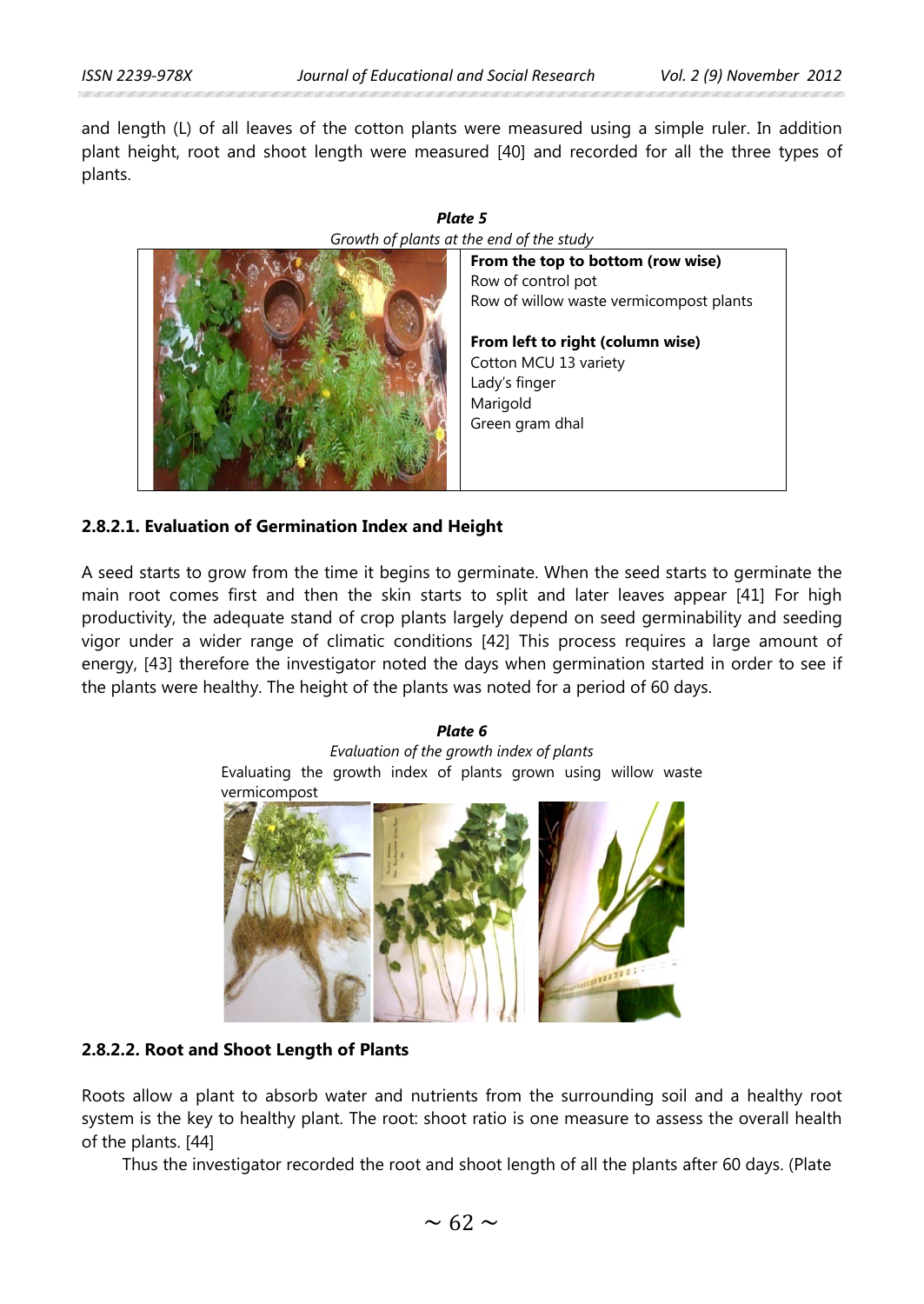an an nan an nan nan nan an nan an nan an

# **2.8.2.3. Leaf Area Index of Plants**

Leaf area measurement is useful for small plant populations [45]. Leaf area index (LAI) is simulated using a fairly simple function based on the heat unit index and on parameters that describe the shape of the LAI curve [46]. Compost supplemented plants generally have greater leaf areas that in turn facilitate increased photosynthesis and thus better growth. The leaf area was measured to evaluate the efficacy of prepared biocompost in cotton plant. (Plate 7)





# **3. Results and Discussion**

The findings of the research work were as follows

### **3.1 Parameters of prepared Willow waste vermicompost** is listed below

|        | <b>Nutrients In The Prepared Compost</b> |        |
|--------|------------------------------------------|--------|
| S. No. | <b>Parameters</b>                        | Values |
|        | рH                                       | 7.20   |
|        | Electrical conductivity EC (dS/m)        | 1.85   |
|        | Total nitrogen (%)                       | 0.62   |
|        | Total phosphorous (%)                    | 0.35   |
|        | Total potassium (%)                      | 0.52   |
|        | Organic carbon (%)                       | 12.1   |
|        | Copper (mg/kg)                           | 180    |
|        | Zinc (mg/kg)                             | 210    |
|        | Iron (mg/kg)                             | 35     |
|        | Manganese (mg/kg)                        | 12     |

| Table 1 |                                          |  |
|---------|------------------------------------------|--|
|         | <b>Nutrients In The Prepared Compost</b> |  |
|         |                                          |  |

# **3.2 Comparison of the Prepared vermicompost with compost obtained from other sources:**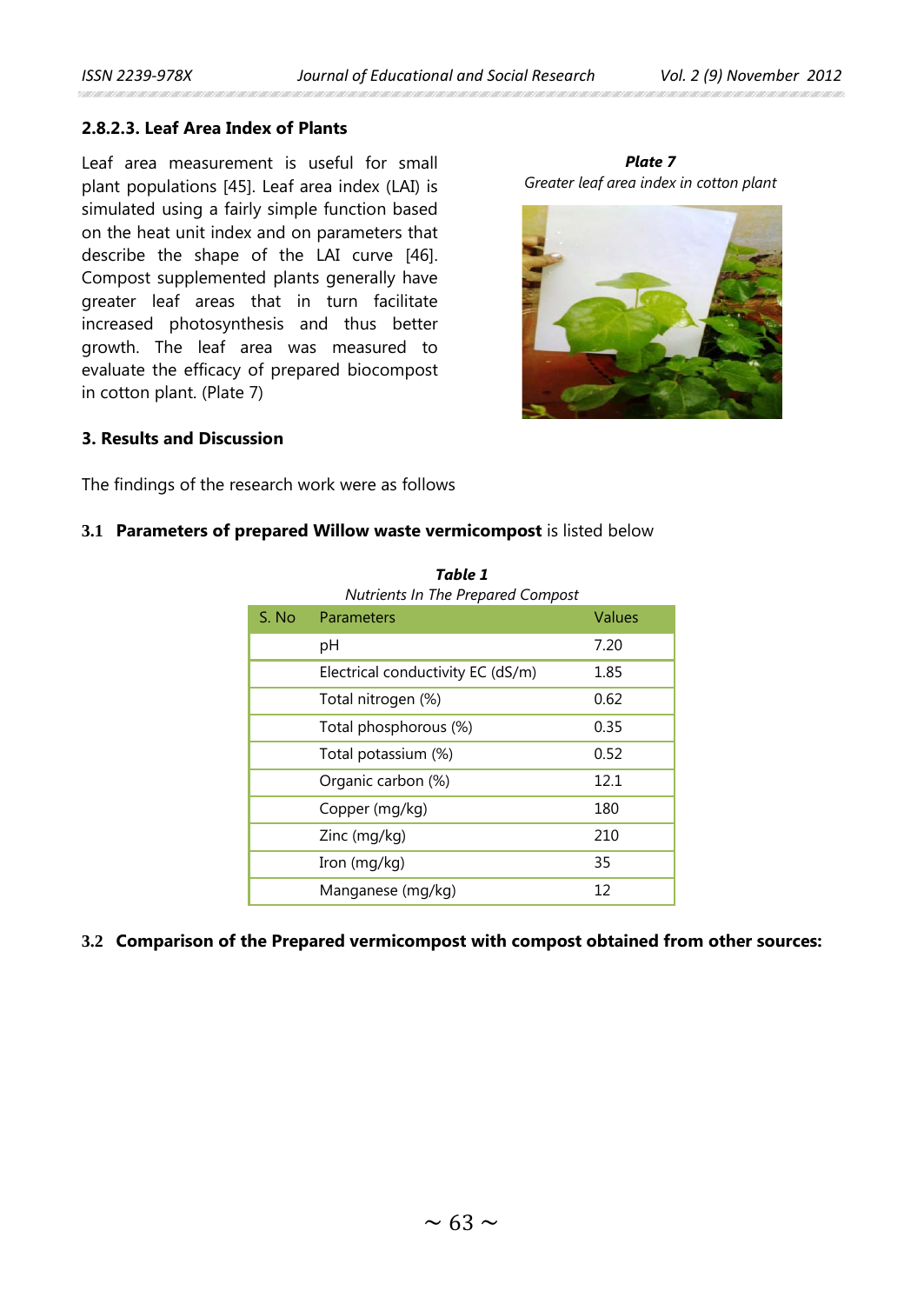

The results of the vermicompost obtained from other sources namely farmyard waste, slaughter waste, human and animal excreta was compared for the nitrogen, phosphorous, potassium and carbon. The results portray that vermicompost made from the willow waste is a very good source of carbon with appreciable amount of NPK values

## **3.3 Leaf Area Index of the Cotton Plant:**



#### **3.4 Root and Shoot Length of the plants:**



 $\sim$  64  $\sim$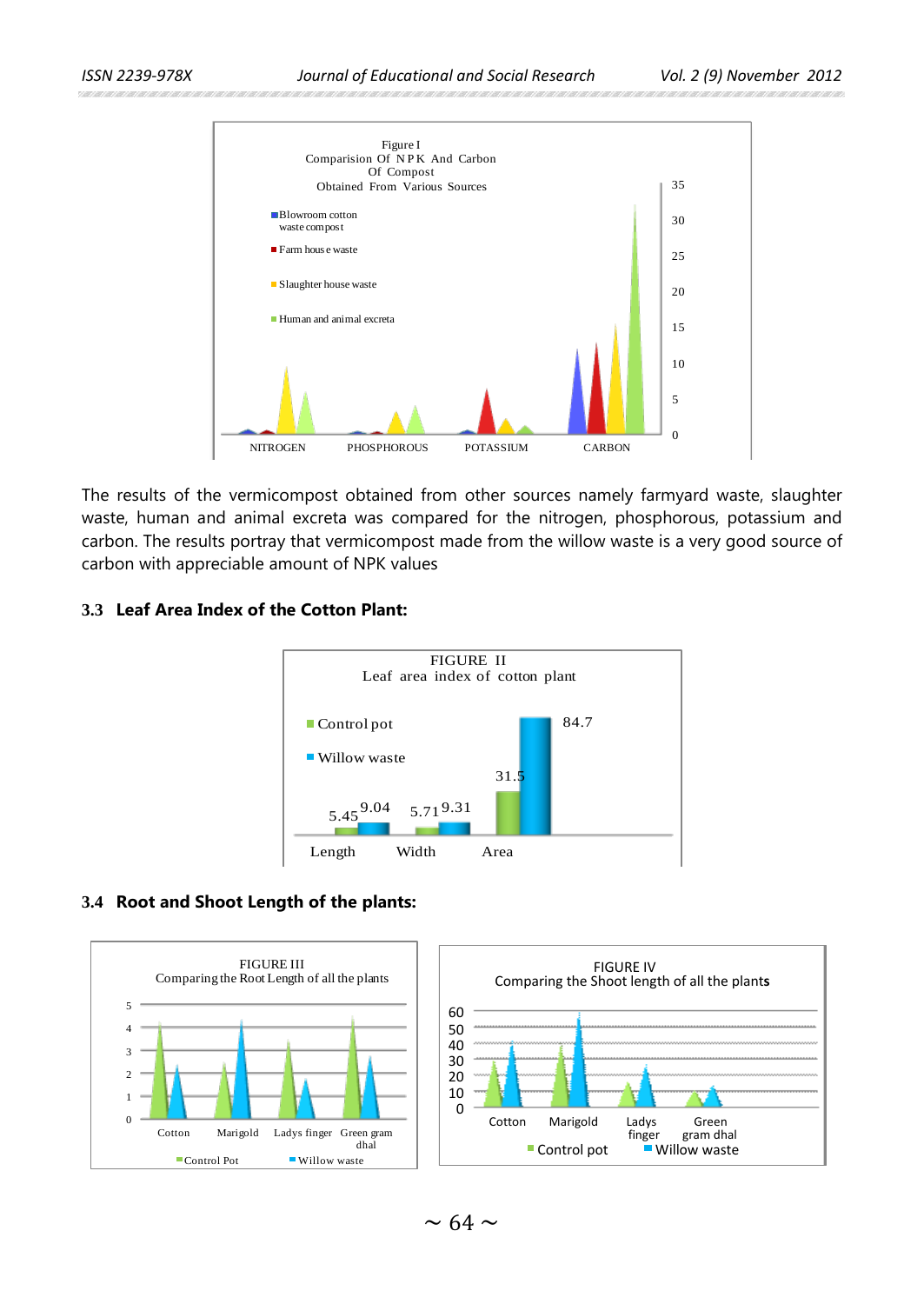### **3.5 Germination Index**

The germination rate of the plants was found maximum of 90% in plants grown using the willow waste vermicompost. After 18 days, the maximum 16 germinated plant was recorded from the willow waste vermicompost sample and minimum 5 in Control pot

# **3.6 Growth Rate of Plants**

On viewing the total mean growth, the maximum and minimum growth was observed as 60cms in marigold with willow waste vermicompost and minimum 15cms in green gram dhal grown with willow waste vermicompost.

# **3.7 Yield of the Grown Plants**

On evaluating, the marigold plant grown with willow waste vermicompost had 12 flowers and 3 buds compared to 5 flowers 1 bud in the control pot. The yield in lady's finger was 14vegetables in willow waste vermicompost plants and minimum 1 vegetable in control pot. The observation on the yield of pods was found to be 11 in willow waste vermicompost green gram dhal and minimum 2 in control pot.

# **4. Conclusion**

The finding of the study in the selected cotton textile waste namely willow waste can be completely decomposed into vermicompost. When supplemented to the plants with short life span they had a remarkable difference on the overall growth of the plants viz., root length, shoot length, leaf area index.

Rapport for ecofriendliness is alarming in all vistas, at a greater pace and the awareness about textile recycling is gaining increased importance in recent times. Many researches are being designed to innovate new concept and technologies, but not many focus on the used up and wastes discarded in the landfills. Adding on to the fact, a survey report denotes that, India is expected to grow around 3-5% in the area of disposals, that inturn is going to add on to the landfill pollution. This process of recycling, transforms the disposal waste into a valuable product for agriculture, in an ecofriendly way, at an economically viable basics. Now, let every individual and institution, think and act as a responsible trustee, of Earth.

# **5. Acknowledgement**

The authors would like to thank the Department of Science and Technology for the assistance provided through fellowship and funding.

# **6. References**

- *[1]. Chinnaswamy, M., (1999), "Contamination – Control and Commitments", Book of Papers - International Seminar on Cotton and its Utilisation in the 21<sup>st</sup> century, December (10<sup>th</sup> -12<sup>th</sup>), P. 188.*
- *[2]. Zacharia, J., and Krishnan, P. P., (2003), "Energy from Cotton Microdust", Journal of the Textile Association, May-Jun, Vol no 64, No 3, pg 35, 36.*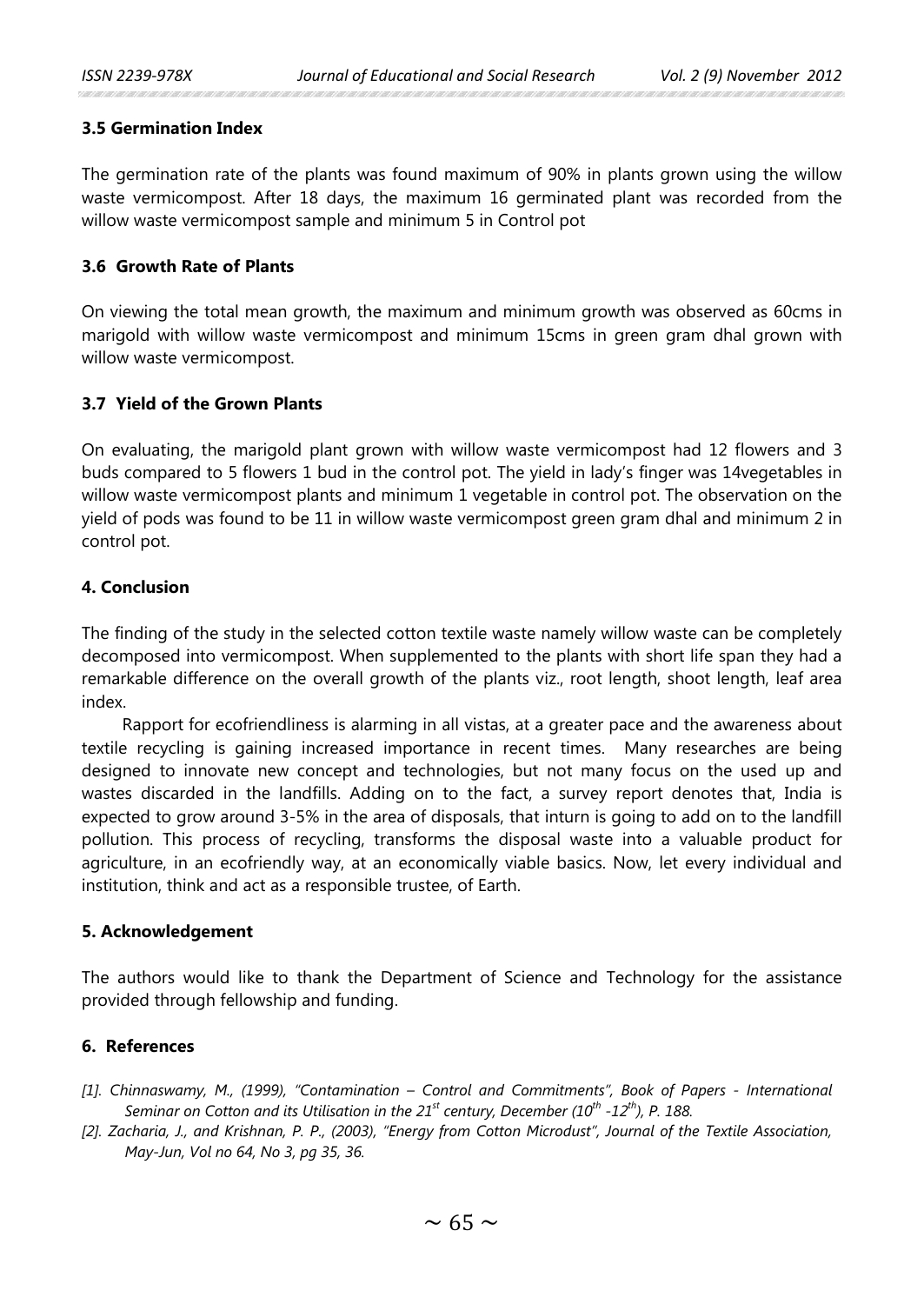- *[3]. Patil, B.V., (1999), "Integrated Pest Management for Sustainable Cotton Production", Book of Papers - International Seminar on Cotton and its Utilisation in the 21st century, December (10th -12th), P. 39.*
- *[4]. Desai, A, A., (2005), Protective clothing for agriculture workers, Journal of textile association, July-august, Vol. no 66, no 1-6, P. 59.*
- *[5]. Gopalakrishnan, D., and Nithiyakumar, M., (2008), Organic cotton- an overview, Asian Textile Journal, January, Vol no. 15, P. 35.*
- *[6]. Nakano, Y., Perceptions towards clothes with recycled content and environmental awareness; the development of end markets, P. 3.*
- *[7]. Devi, A, P, S., and Natarajan, K., (2007) "Desizing an integrated waste management strategy for dairy industry", "Proceedings of the international conference on opportunities and challenges in biotechnology and environmental sciences", P. 9.*
- *[8]. Venkidusamy, P., Ammayapan, L., and Pandiyaraj, G., (2002), dyeing of jute with disperse dye using PVA as dispersing agent", Manmade Textiles in India, Vol. XLV, No. 7, July, P.287.*
- *[9][. http://www.p2pays.org/ref/12/11416.pdf](http://www.p2pays.org/ref/12/11416.pdf)*
- *[10]. Manickam and Prasad, (2006), Asian dyer, October, P. 68*
- *[11]. Lord, R, P., (2003), "Hand book of yarn production: Technology, Science and Economics", Woodhead publishing limited, England, P.1.*
- *[12]. Teli, M. D., Adivarekar, R.V. and Paradeshi, P.D., (2002), "Dyeing of sisal, jute and coir fibers with various dyes", The Indian textile journal, Vol. CXIII, No. 2, November, P.13.*
- *[13[\].http://www.ec.gc.ca/EnviroZine/english/issues/07/any\\_questions\\_e.cfm](http://www.ec.gc.ca/EnviroZine/english/issues/07/any_questions_e.cfm)*
- *[14[\].http://stinet.dtic.mil/oai/oai?verb=getRecord&metadataPrefix=html&identifier=AD0728537](http://stinet.dtic.mil/oai/oai?verb=getRecord&metadataPrefix=html&identifier=AD0728537)*
- *[15]. Shah, H, D., Pawar, S, B., and Andiorikar, G, R., (2002), Application of biotechnology in textiles, Manmade textiles of India, January, Vol no XLV, No 1. P. 11*
- *[16]. Vardhini and Selvakumar, (2006), "Biopolishing of enzymes and their influence on cotton properties", Colourage, December, P.*
- *[17]. Gowda, (2004), "Enzymes in Textile Applications", Journal of textile association, May- June, Vol no 65, No. 3, P. 15*
- *[18]. [\(http://en.mimi.hu/gardening\)](http://en.mimi.hu/gardening)*
- *[19].http://en.wikipedia.org/wiki/Okra*
- *[20[\].http://en.wikipedia.org/wiki/cotton](http://en.wikipedia.org/wiki/cotton)*
- *[\[21\]. http://en.wikipedia.org/wiki/Cow\\_dung](http://en.wikipedia.org/wiki/Cow_dung)*
- *[22[\].http://www.utoronto.ca/forest/termite/dec-term.htm](http://www.utoronto.ca/forest/termite/dec-term.htm)*
- *[23[\].http://www.ecology.kee.hu/pdf/0601\\_077084.pdf](http://www.ecology.kee.hu/pdf/0601_077084.pdf)*
- *[24[\].http://www.ec.gc.ca/EnviroZine/english/issues/07/any\\_questions\\_e.cfm](http://www.ec.gc.ca/EnviroZine/english/issues/07/any_questions_e.cfm)*
- *[25]. Kumar, A., (2005), Verms and vermitechnology, A. P. H. Publishing Corporation, New Delhi, P. 91.*
- *[26]. Tripathi, G., (2003), Vermiresource technology, Discovery publishing house, New Delhi, P. 2, 65.*
- *[27]. Narayanan, R.S., (2006), Iyarkai Velanmaiyil Madiyil Maram Kaikari Sagupidi, Thamarai publications, Chennai, Pp.30, 42, 53.*
- *[28]. Kale, R. D., (2005), Diversification in the field of earthworm research (abstract), National seminar on vermicompost technology and waste management, Mangalore university, Mangalore, 28-29th June.*
- *[29]. Rajkhowa, P. J., (2003), Vermicompost: production and preparation, extension bulletin, 03/2003/12. Assam agricultural university, Jorhat, Assam.*
- *[30]. Bhattachariya, P., (1999), Role of Bio Fertilisers in Cotton, Handbook of Cotton in India, P. 166.*
- *[31[\].http://hydroponics-fine.blogspot.com/2007\\_04\\_01\\_archive.html](http://hydroponics-fine.blogspot.com/2007_04_01_archive.html)*
- *[32]. Catalogue - New cotton type M.C.U 13, Department of cotton, Payir inaperukkam mattrum marabiyal maiyam, Tamilnadu velanmai palgalaikalagam, Coimbatore - 641003*
- *[33].http://msucares.com/lawn/garden/vegetables/soil/index.html*
- *[34]. H5 organics Pvt., Ltd, Catalogue - "H5 Brand Vermicompost Panchakavyam and Hill Special Vermicompost".*
- *[35]. 24th, 25th March 2008, Ramasubbiyar, T. V., Editor, Jeevamritham Iyarkai Uram Thayaripathu Epadi?, Thinamalar, Tuesday, Coimbatore, [www.dinamalar.com.](http://www.dinamalar.com/)*
- *[36]. Vasanthi, D., and Kumaraswamy, K., (1999), Efficacy of vermicompost to improve soil fertility and rice yield, Journal of the Indian society of soil science, 47(2): Pp 268-272.*